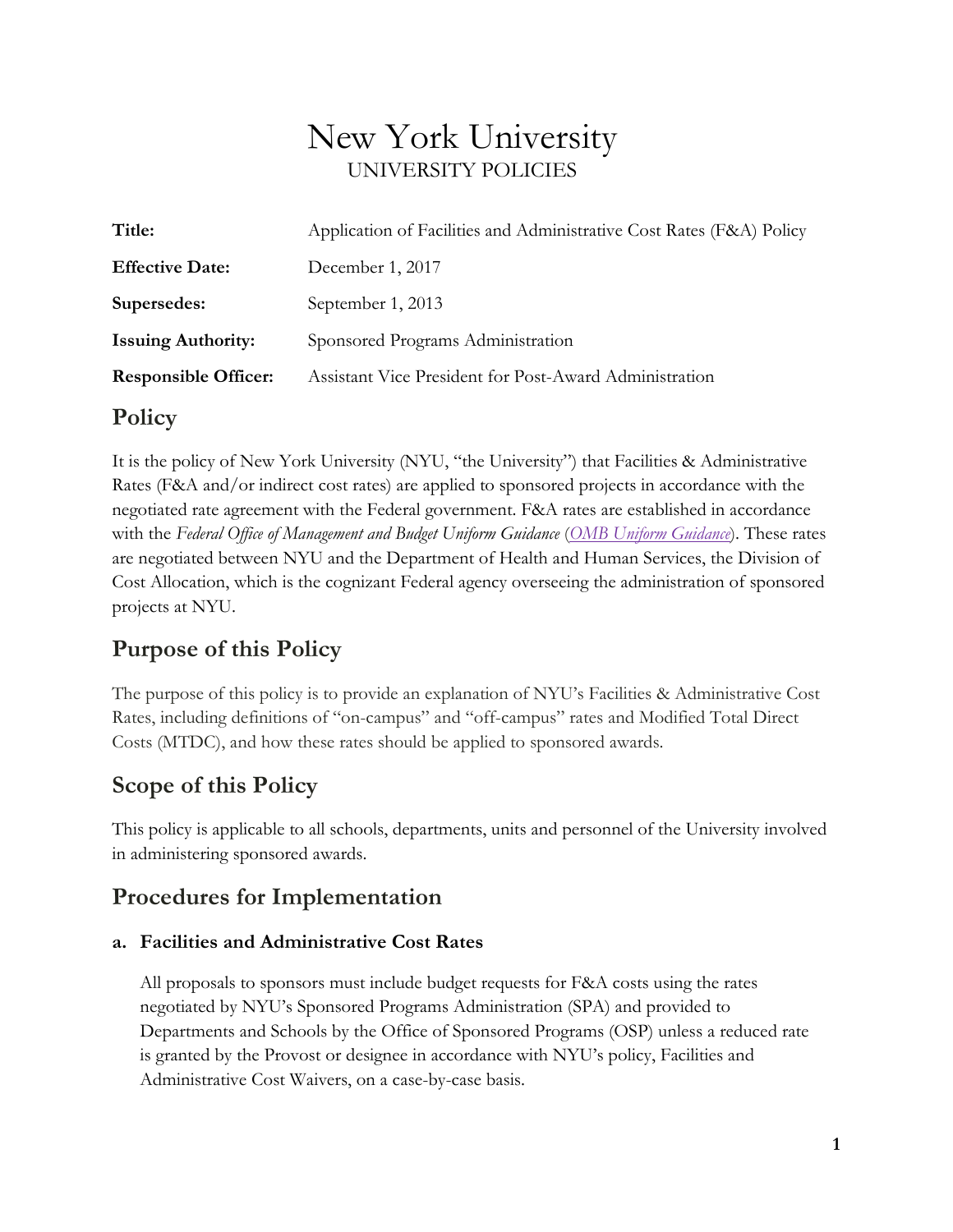OSP maintains a separate list of entities whose published policies specify rates lower than NYU's rates, where the lower rates have been approved by the University. Proposals to these sponsors may be submitted to OSP using the rates indicated on that list without prior approval by the Provost.

NYU's negotiated F&A cost rates are applied to the Modified Total Direct Costs of sponsored projects based on function (e.g., Sponsored Research, Sponsored Instruction, and Other Sponsored Programs). These functions are defined in the Policy Definitions at the end of this policy.

#### *Modified Total Direct Costs (MTDC)*

Modified Total Direct Costs (MTDC) is the base to which F&A (indirect cost) rates are applied. The Negotiated Rate Agreement defines this base as follows:

"Modified Total Direct Costs consist of all salaries and wages, fringe benefits, materials and supplies, services, travel, subgrants and subcontracts up to the first \$25,000 of each subgrant or subcontract (regardless of the period covered by the subgrant or subcontract). Modified total direct costs shall exclude equipment, capital expenditures, charges for patient care, participant support costs, student tuition remission, rental costs of off-site facilities, scholarships and fellowships as well as the portion of each subgrant and subcontract in excess of \$25,000."

#### *Application of Off-Campus F&A Rates*

Definition of *Off-Campus* – A project, or a part of the project, is considered to be performed offcampus if it is conducted off the University premises (in a facility not owned or operated by NYU) for a consecutive period of three months or longer. For these projects, the Off-Campus rate is used to calculate F&A costs.

If more than 50% of a project is performed off-campus, the Off-Campus rate will apply to the entire project.

#### *Application of F&A Rates - Subawardees That Have Never Received a Negotiated Indirect Cost Rate*

Any non-Federal subawardee that has never received a negotiated indirect cost rate (except for those non-Federal entities described in the Uniform Guidance, Appendix VII to Part 200— States and Local Government and Indian Tribe Indirect Cost Proposals, paragraph D.1.b), may elect to charge a de minimis rate of 10% of modified total direct costs (MTDC) which may be used indefinitely.

#### *Change in F&A Rates*

For all sponsored projects, NYU will apply the predetermined negotiated rates for F&A costs in effect at the time of the initial award and those rates will remain in effect throughout the life of the agreement. The OMB Uniform Guidance [Appendix III] states that Federal agencies must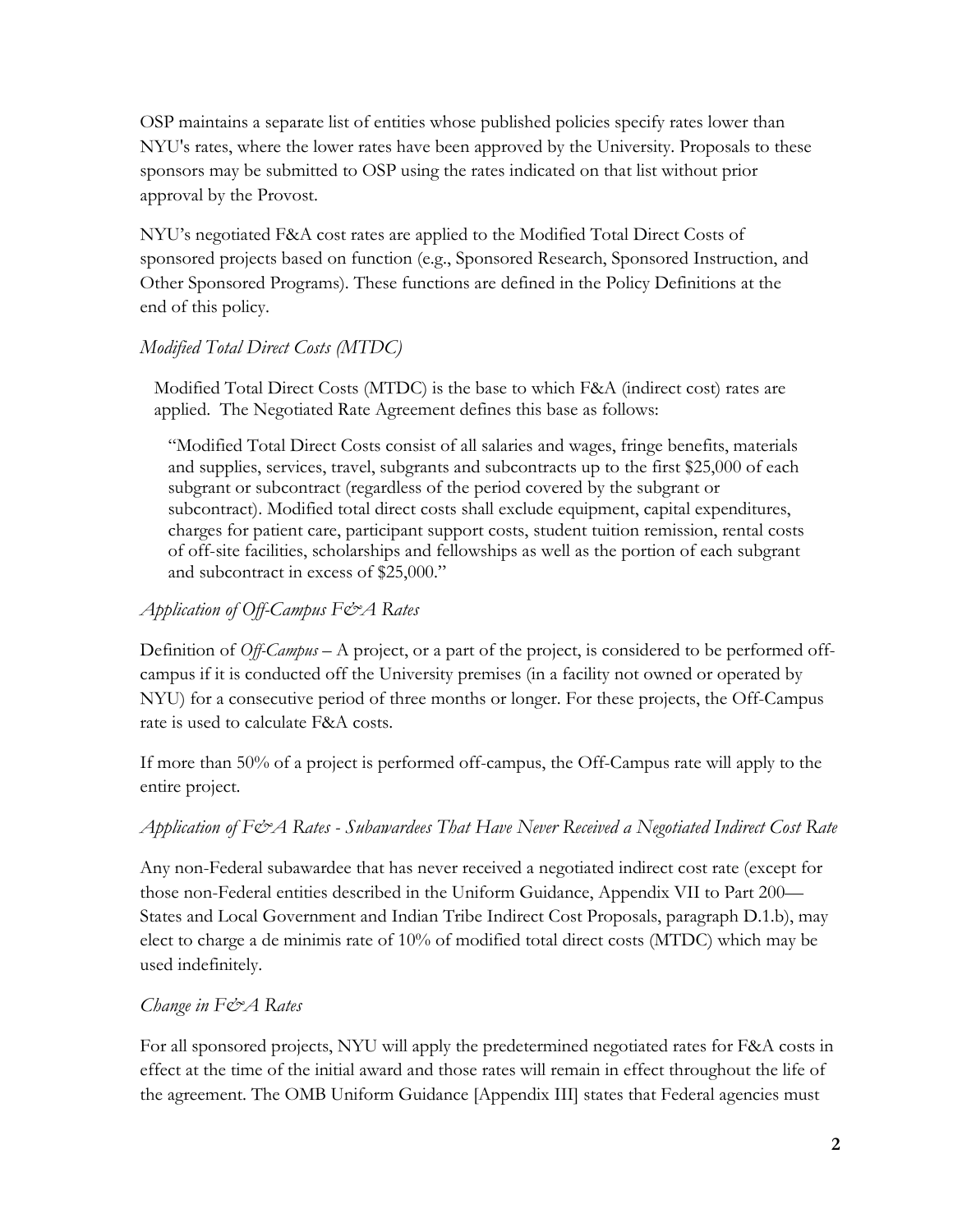use the negotiated rates in effect at the time of the initial award throughout the life of the Federal award. Award levels for Federal awards may not be adjusted in future years as a result of changes in negotiated rates. "Negotiated rates" per the rate agreement include final, fixed, and predetermined rates and exclude provisional rates. "Life" for the purpose of this subsection means each competitive segment of a project.

If there is a preliminary, provisional rate in effect at the time a project is awarded, that preliminary rate will be applied when the award is established and will be adjusted at the time that the predetermined rate for that year is negotiated. That adjustment will be retroactive to the start of the award and will then remain in effect for the remainder of the project. If the predetermined rate is either increased or decreased from the provisional rate, the Sponsored Programs Administration will provide guidance on any action that is required.

New project proposals include proposals requesting funding for the continuance of an award beyond the initial period for the project. For example, if an award is originally approved for four years, then a proposal submitted for year five (or beyond) for another "competitive segment" is considered a new proposal.

#### **b. F&A Cost Proposal Process**

The calculation and negotiation of F&A cost rates strives to achieve full recovery of F&A costs, while maintaining full compliance with the Federal Costing Principles (OMB Uniform Guidance).

F&A cost rates for a specific year (the rate year) are based on actual F&A and direct costs from a prior year (the base year). There is a two-year lag for NYU between the base year and the rate year. The process in developing the F&A rates includes different rates for Instruction agreements, Sponsored Research, Other Sponsored Programs and special rates.

#### *Proposal Development and Negotiation*

The F&A Cost Proposal is developed using the Comprehensive Rate Information System (CRIS) system. Financial expenditure data is classified based on the campus financial expenditure detail for the development of the F&A Cost Rate proposals. Each cost is categorized between direct, F&A costs, and excluded costs. The cost allocations are further reviewed and scrubbed for unallowable costs. The final proposal is submitted to NYU's Federal cognizant agency for review and negotiation.

#### **c. Basics of F&A**

F&A (*indirect*) Costs are those that are incurred for common or joint activities of the University and therefore cannot be identified readily and specifically with a particular sponsored project, instructional activity or any other University activity. A more detailed explanation of F&A costs are provided in the *Costing Policy.*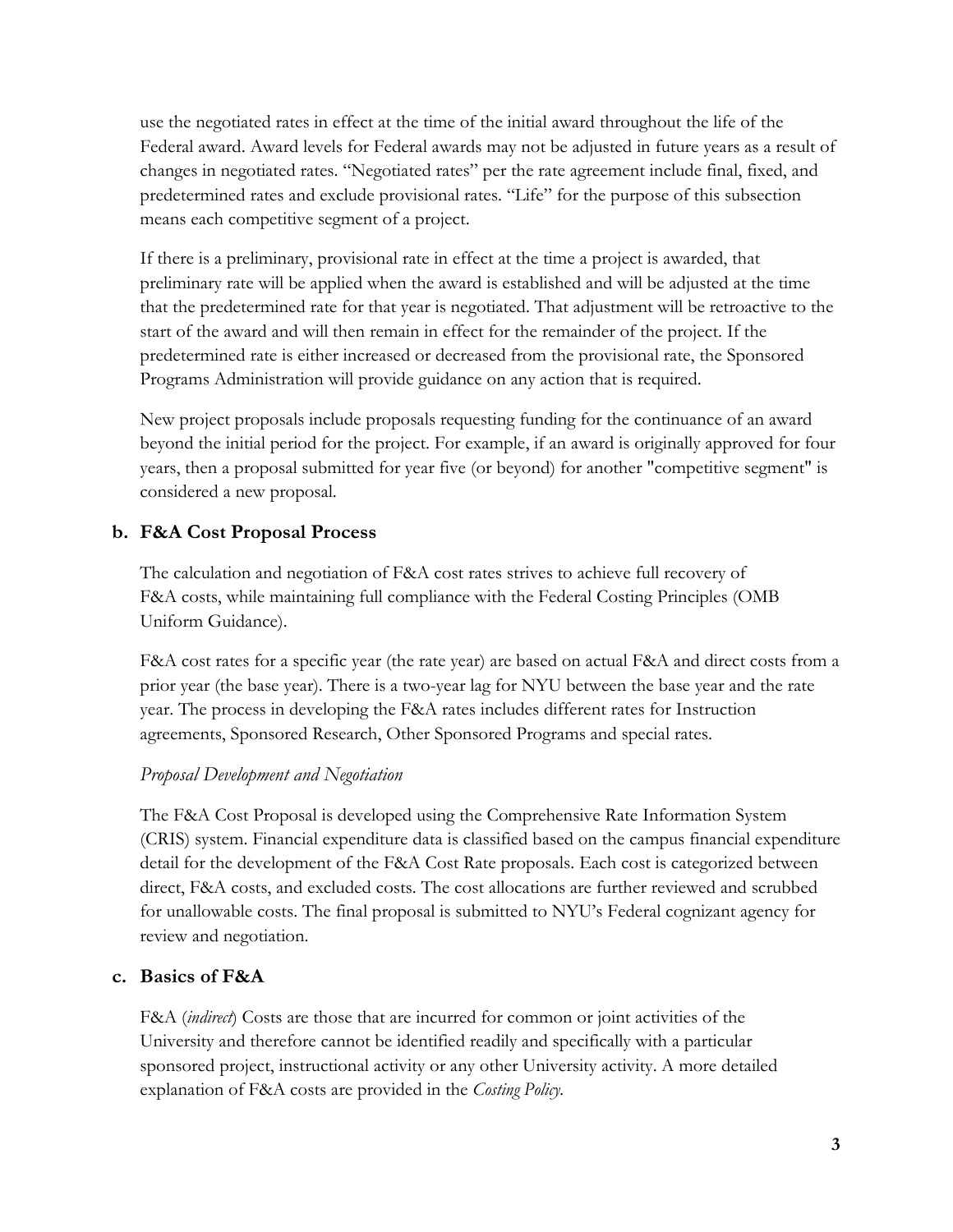## **Policy Definitions**

| Other Sponsored Programs | Programs and projects financed by Federal<br>and non-Federal agencies and organizations |
|--------------------------|-----------------------------------------------------------------------------------------|
|                          | whose performance of work includes                                                      |
|                          | functions other than Instruction or                                                     |
|                          | Sponsored Research.                                                                     |
| Sponsored Instruction    | Specific instructional or training activity                                             |
|                          | established by grant, contract or cooperative                                           |
|                          | agreement. Sponsored Instruction includes                                               |
|                          | agreements that support curriculum                                                      |
|                          | development and teaching/training                                                       |
|                          | activities (other than research training).                                              |
|                          | Teaching/training activities include those                                              |
|                          | offered for credit toward a degree or                                                   |
|                          | certificate, on a non-credit basis or through                                           |
|                          | regular academic departments or by                                                      |
|                          | separate divisions, summer school or                                                    |
|                          | external division.                                                                      |
| Sponsored Research       | All research and development activities                                                 |
|                          | that are sponsored by Federal and non-                                                  |
|                          | Federal agencies and organizations are                                                  |
|                          | separately budgeted and accounted for. This                                             |
|                          | category also represents the training of                                                |
|                          | individuals in research techniques                                                      |
|                          | (commonly referred to as research training)                                             |
|                          | where such activities utilize the same                                                  |
|                          | facilities as other research and development                                            |
|                          | activities and where such activities are not                                            |
|                          | included in the instruction function.                                                   |

## **Related Policies**

- Charging Administrative Expenses to Federal Awards Policy [http://www.nyu.edu/about/policies-guidelines-compliance/policies-and-guidelines/charging](http://www.nyu.edu/about/policies-guidelines-compliance/policies-and-guidelines/charging-administrative-expenses-to-federal-awards-policy.html)[administrative-expenses-to-federal-awards-policy.html](http://www.nyu.edu/about/policies-guidelines-compliance/policies-and-guidelines/charging-administrative-expenses-to-federal-awards-policy.html)
- Costing Policy [http://www.nyu.edu/about/policies-guidelines-compliance/policies-and-guidelines/costing](http://www.nyu.edu/about/policies-guidelines-compliance/policies-and-guidelines/costing-policy.html)[policy.html](http://www.nyu.edu/about/policies-guidelines-compliance/policies-and-guidelines/costing-policy.html)